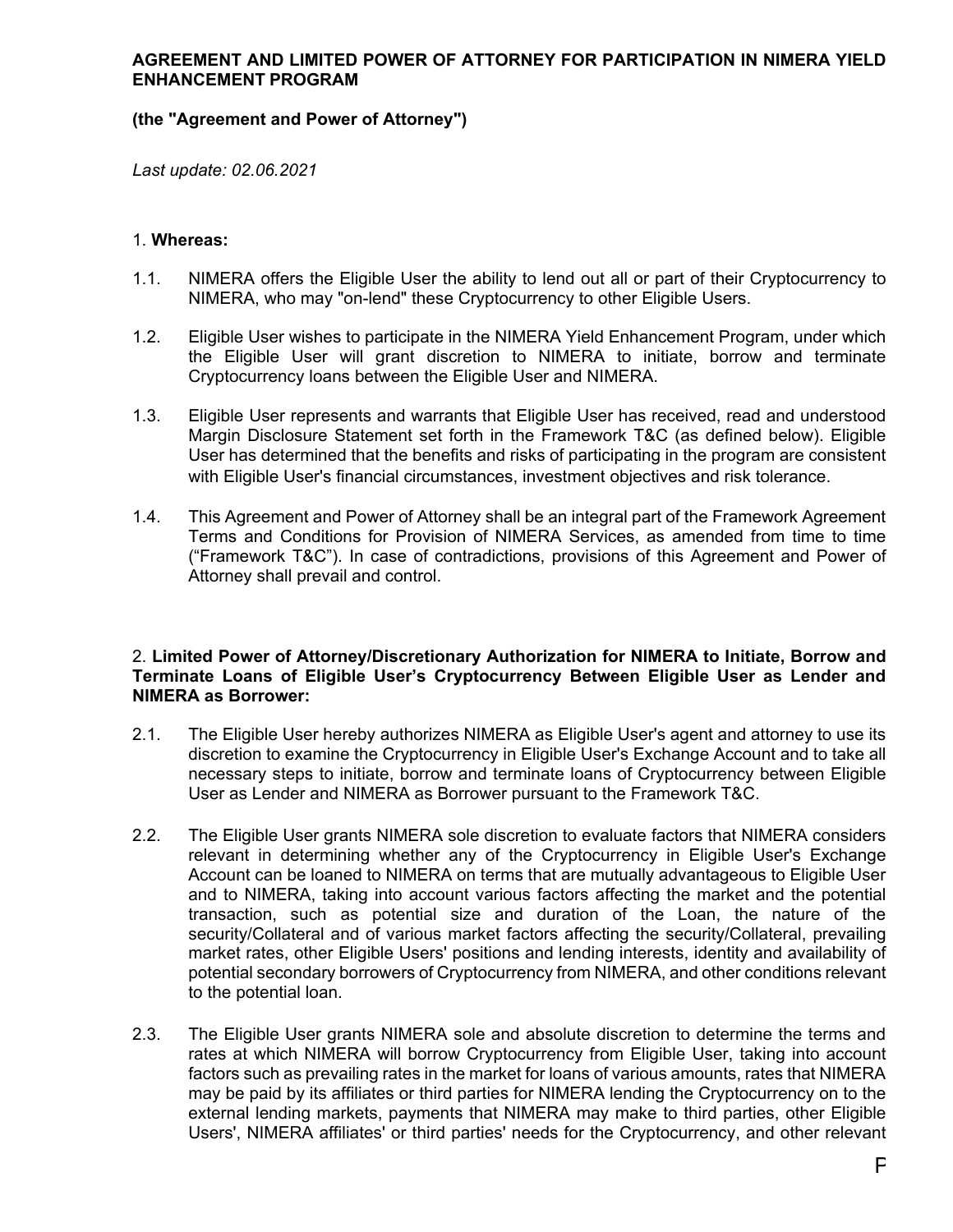factors. Eligible User authorizes NIMERA to change the rate NIMERA will pay on the Loaned Cryptocurrency at NIMERA 's sole discretion based on changes in the above factors. Rates may change frequently (as often as daily) due to the nature of the lending markets and may involve changes downward (or upward) by 50% or more.

2.4. This Power of Attorney and Discretionary Authorization shall continue and remain in full force and effect unless and until Eligible User terminates Eligible User's participation in the program by providing a written notice of termination through hell[o@NIMERA.com.](mailto:help@exscudo.com)

# 3. **Interest Paid To Eligible User and Rate Spreads:**

- 3.1. NIMERA will pay Eligible User interest on the Loaned Cryptocurrency posted to the Eligible User's Exchange Account when it borrows Cryptocurrency of the net income earned by NIMERA for relending the borrowed Cryptocurrency. The net income received by NIMERA and used to calculate Eligible User's interest rate may be less than the gross income received by NIMERA for relending the Cryptocurrency because of certain deductions and charges, including payments to Affiliates and third parties.
- 3.2. Eligible User understands and agrees that NIMERA may borrow Cryptocurrency from Eligible User or third parties and then lend those Cryptocurrency to one of its Affiliates, for the Affiliate's own purposes.

# 4. **Rights and Obligations of Eligible User and NIMERA:**

- 4.1. When a Loan is initiated or terminated by NIMERA, NIMERA shall confirm this to the Eligible User via the Platform on a daily basis. Eligible User agrees to log in to the NIMERA Platform and to review Eligible User's daily statements and the confirmations contained therein.
- 4.2. Eligible User may sell Cryptocurrency that have been loaned to NIMERA at any time, and NIMERA will be responsible for terminating the Loan, settling the sale of the Cryptocurrency, and providing the proceeds of the sale to Eligible User by the normal settlement date for the sale.
- 4.3. Nothing in this Agreement guarantees that Eligible User will receive the best possible income for Eligible User's Cryptocurrency. Eligible User understands and agrees that the cryptocurrencies lending market is not a standardized or transparent market, that there are no rules or mechanisms that guarantee or require that any given participant in the marketplace will receive the best rate for lending, and that NIMERA cannot and does not guarantee it will pay the highest rate for borrowing Eligible User's Cryptocurrency.
- 4.4. Nothing in this Agreement obligates NIMERA to borrow specific Cryptocurrency, or any Cryptocurrency. NIMERA cannot and does not guarantee that all of Eligible User's Cryptocurrency that possibly could be loaned out will be loaned out. There may not be a market to lend Eligible User's Cryptocurrency at a rate that is advantageous, or NIMERA may not have access to a market with willing borrowers. NIMERA, or other Eligible Users or NIMERA's affiliates might have Cryptocurrency that may be loaned out that will satisfy available borrowing interest and therefore NIMERA may not borrow Cryptocurrency from the Eligible User. The Eligible User understands and agrees that nothing in this Agreement requires NIMERA to place Eligible User's interest in lending Cryptocurrency ahead of NIMERA's own interests, or those of other Eligible Users or those of NIMERA's affiliates.
- 4.5. Eligible User may terminate this Agreement and Eligible User's participation in the NIMERA Yield Enhancement Program at any time upon written notice to NIMERA through